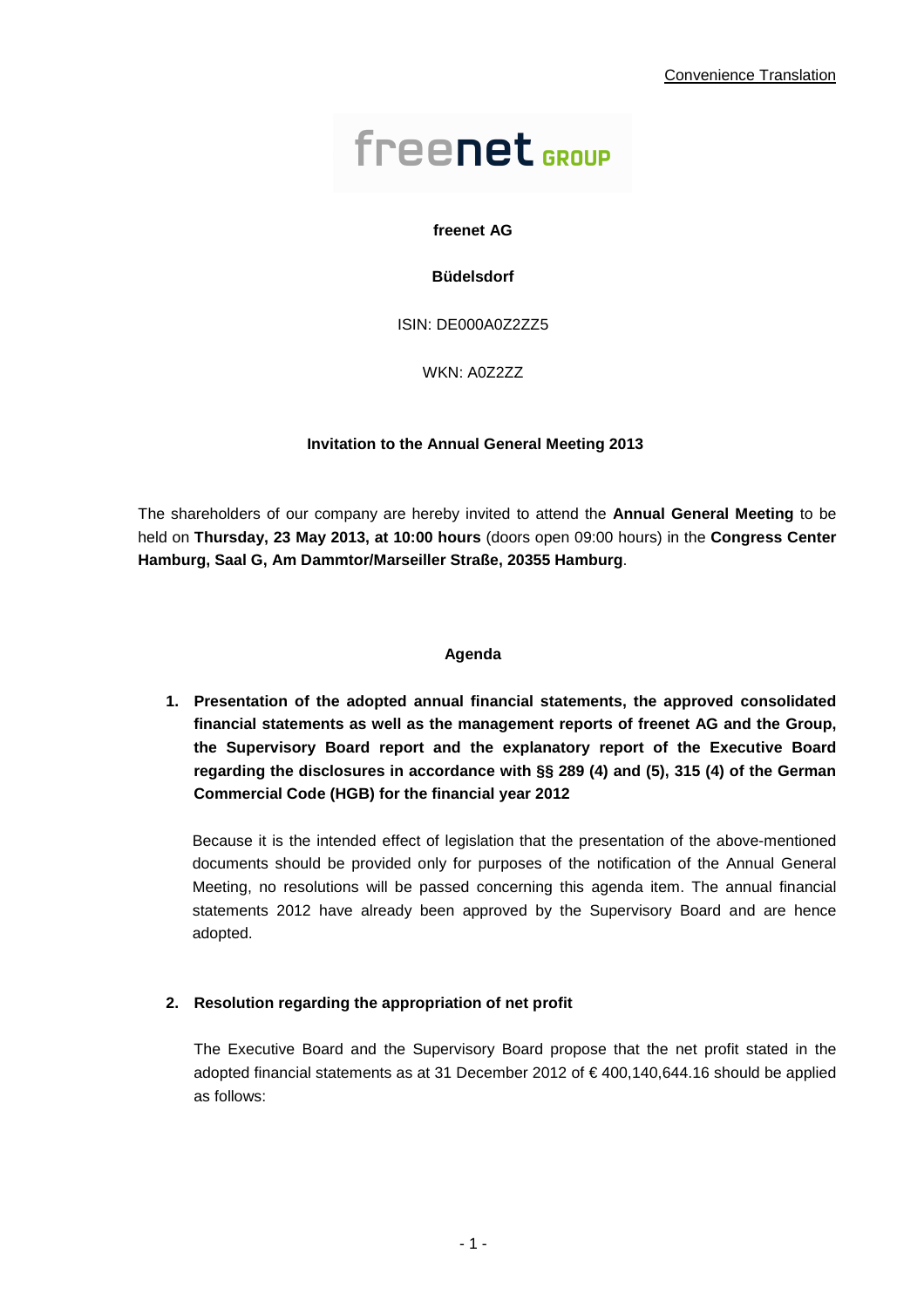Distribution of a dividend of € 1.35 per dividend-entitled share, i.e. € 172,814,871.60 as the total amount of the dividend, the remainder being carried forward in the sum of € 227,325,772.56 to new account. The dividend is payable on 24 May 2013.

| Net profit                     | € 400.140.644.16 |
|--------------------------------|------------------|
| Carried forward to new account | € 227.325.772.56 |
| Total amount of dividend       | € 172,814,871.60 |

On the date of announcement of convening of the Annual General Meeting, the company indirectly holds 50,000 of its own shares - which are not dividend-entitled. Up until the Annual General Meeting, the quantity of dividend-entitled shares may vary as the result of acquisition, retirement or sale of own shares. In this eventuality, with an unchanged distribution of € 1.35 per dividend-entitled share, the Annual General Meeting will be presented with an adapted proposed resolution concerning the appropriation of profit, which will envisage a corresponding adaptation of the amount of dividend to be distributed overall to the shareholders, together with a corresponding adaptation of the amount to be carried forward to new account.

# **3. Resolution regarding approval of the actions of the members of the Executive Board of the company for the financial year 2012**

The Executive Board and the Supervisory Board propose that the actions of the members of the Executive Board of the company who were in office in the financial year 2012 should be approved for this period.

# **4. Resolution regarding approval of the actions of the members of the Supervisory Board of the company for the financial year 2012**

The Executive Board and the Supervisory Board propose that the actions of the members of the Supervisory Board of the company who were in office in the financial year 2012 should be approved for this period.

**5. Resolution regarding the appointment of the auditor of the annual financial statements and the auditor of the consolidated financial statements for the financial year 2013, and the appointment of the auditor for a possible examination by auditors of the halfyear financial report**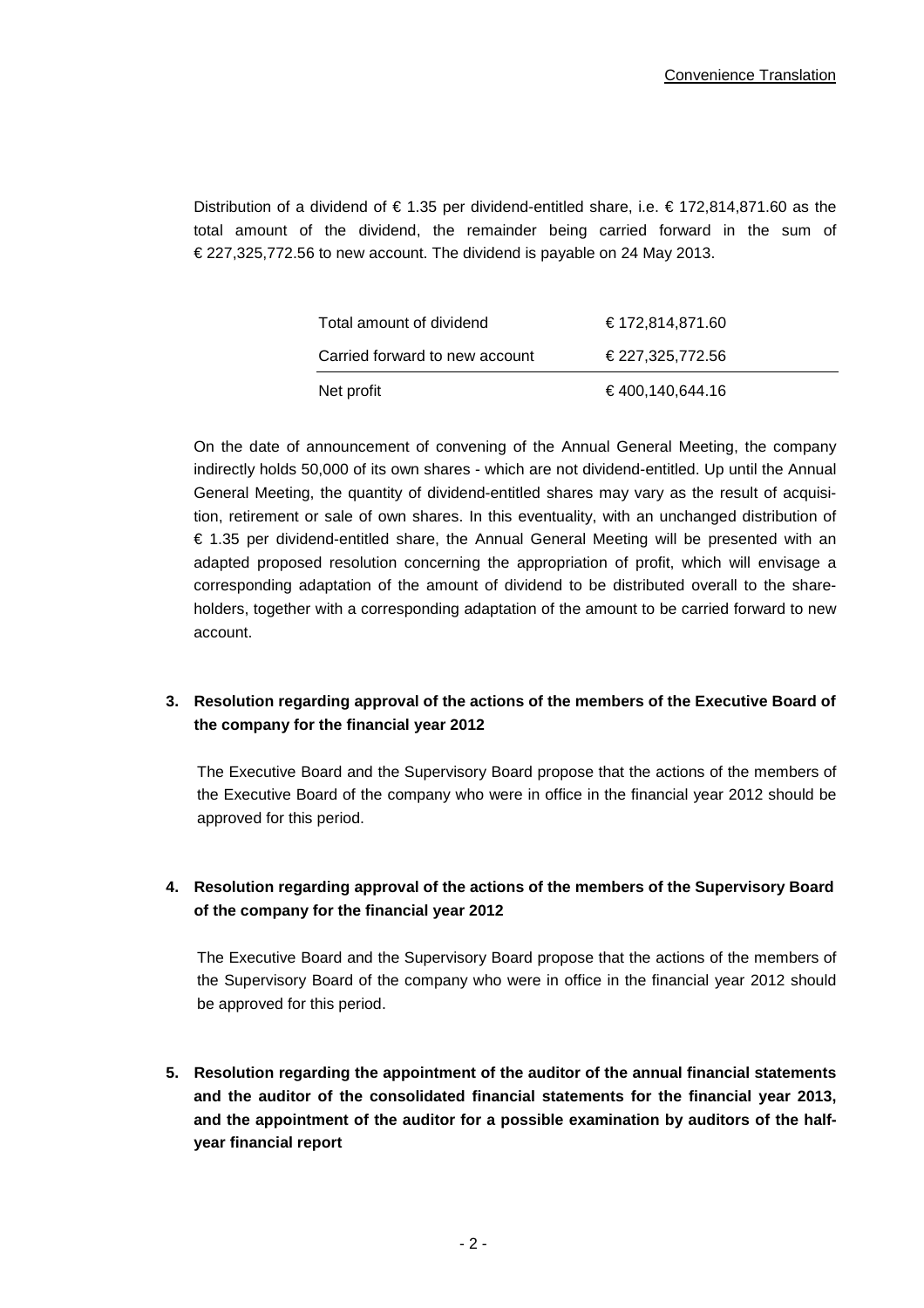The Supervisory Board proposes to resolve that:

- a) RBS RoeverBroennerSusat GmbH & Co. KG Wirtschaftsprüfungsgesellschaft Steuerberatungsgesellschaft, Hamburg, be appointed as the auditor of the financial statements and the consolidated financial statements for the financial year 2013.
- b) RBS RoeverBroennerSusat GmbH & Co. KG Wirtschaftsprüfungsgesellschaft Steuerberatungsgesellschaft, Hamburg, be appointed as the auditor for a possible examination by auditors of the financial statements and of the interim management report for the first half of the financial year 2013.
- **6. Resolution regarding the cancellation of approved capital 2005 according to § 4 (6) of the articles of association, the cancellation of approved capital 2009 according to § 4 (7) of the articles of association, the cancellation of contingent capital according to § 4 (8) of the articles of association as well as the underlying resolution from the Annual General Meeting from 20 July 2007, as well as the resolution regarding the creation of new approved capital with the authorisation to exclude subscription rights as well as the corresponding revision of the articles of association**

The authorisation period for the approved capital 2005 (§ 4 (6) of the articles of association) expired on 18 August 2010, the authorisation period for the approved capital 2009 (§ 4 (7) of the articles of association) expired on 6 July 2011. All stock options that were continued by the company as the legal successor to mobilcom AG and for which contingent capital was created by the Annual General Meeting from 20 July 2007 (§ 4 (8) of the articles of association) have expired.

The Executive Board and the Supervisory Board propose to resolve as follows:

- a) § 4 (6) of the articles of association, § 4 (7) of the articles of association, as well as the resolution by the Annual General Meeting from 20 July 2007 under agenda item 11 for the creation of contingent capital for the continuation of the stock options of mobilcom AG as well as § 4 (8) of the articles of association shall be cancelled.
- b) New approved capital in the amount of  $\epsilon$  12,800,000 will be created.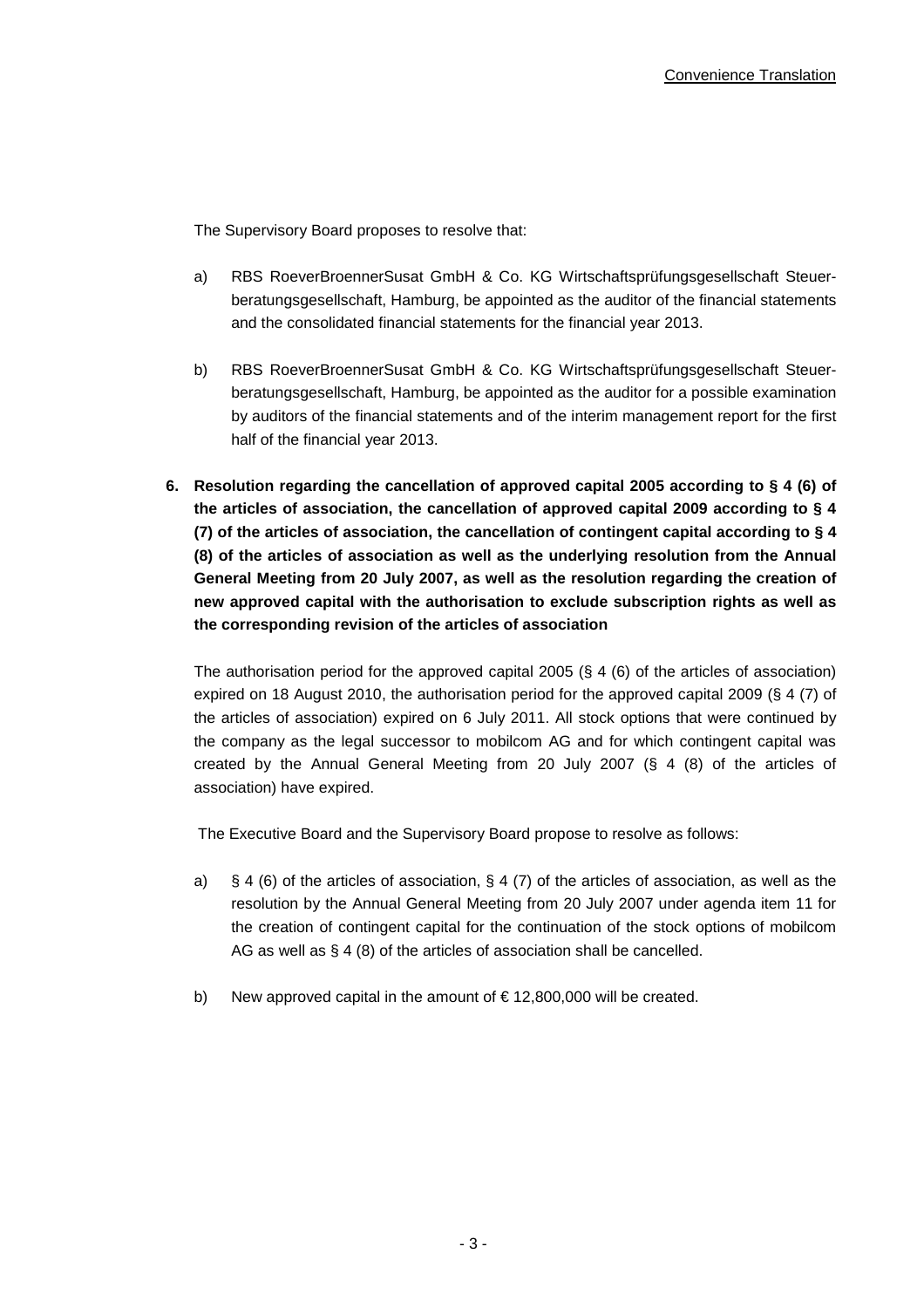For this, § 4 (6) of the articles of association shall be rewritten as follows:

"(6) The Executive Board is authorised, for a duration of five years from the time this authorisation is entered into the commercial register, with the agreement of the Supervisory Board, to increase the share capital once or several times by a total of up to  $\epsilon$  12,800,000 (in words: euros twelve million eight hundred thousand) by the issue of new shares in return for cash deposits and/or stock (approved capital 2013). The shareholders can also be granted the legal subscription right in such a way that the new shares are offered to one or more credit institutions and/or companies or a group or a consortium of credit institutions equal to them according to § 186 (5) AktG (German Stock Corporation Act) and/or to such equal companies for acquisition with the obligation to offer them for subscription to shareholders (indirect subscription right). The Executive Board is authorised, with the agreement of the Supervisory Board, to exclude the shareholders' subscription rights when issuing shares in return for stock. The Executive Board is also authorised, with agreement of the Supervisory Board, to exclude fractional amounts of the subscription right. Additionally, the Executive Board, with agreement of the Supervisory Board, can exclude the shareholders' subscription rights if the new shares are issued in return for cash deposit at an issue price that does not substantially fall below the exchange price of company shares of equivalent terms. The authorisation to exclude subscription rights pursuant to the preceding sentence may only be used insofar as the proportional amount of the new shares to the share capital does not exceed 10% of the share capital at the time this authorisation is entered into the commercial register or  $-$  if less  $-$  at the respective time of the exercising of this authorisation. From the 10% limit is to be deducted the proportional amount of the share capital that is allotted to shares which were issued, if applicable, since the resolution by the Annual General Meeting on this authorisation based on the authorisation to issue new shares under the exclusion of subscription rights according to §§ 202 (2), 203 (1), 186 (3) sentence 4 AktG or which were sold, if applicable, since the resolution by the Annual General Meeting on this authorisation based on the authorisation to acquire own shares under the exclusion of subscription rights according to  $\S$ § 71 (1) number 8, 186 (3) sentence 4 AktG. Also to be deducted is the proportional amount of the share capital that is allotted to shares which can be issued based on bonds with an option right or conversion privilege or an option obligation or a conversion obligation or the company's right of delivery of shares insofar as these bonds were issued according to §§ 221 (4) sentence 2, 186 (3) sentence 4 AktG since the resolution by the Annual General Meeting on this authorisation."

c) Paragraph (9) from § 4 of the articles of association will become paragraph (7).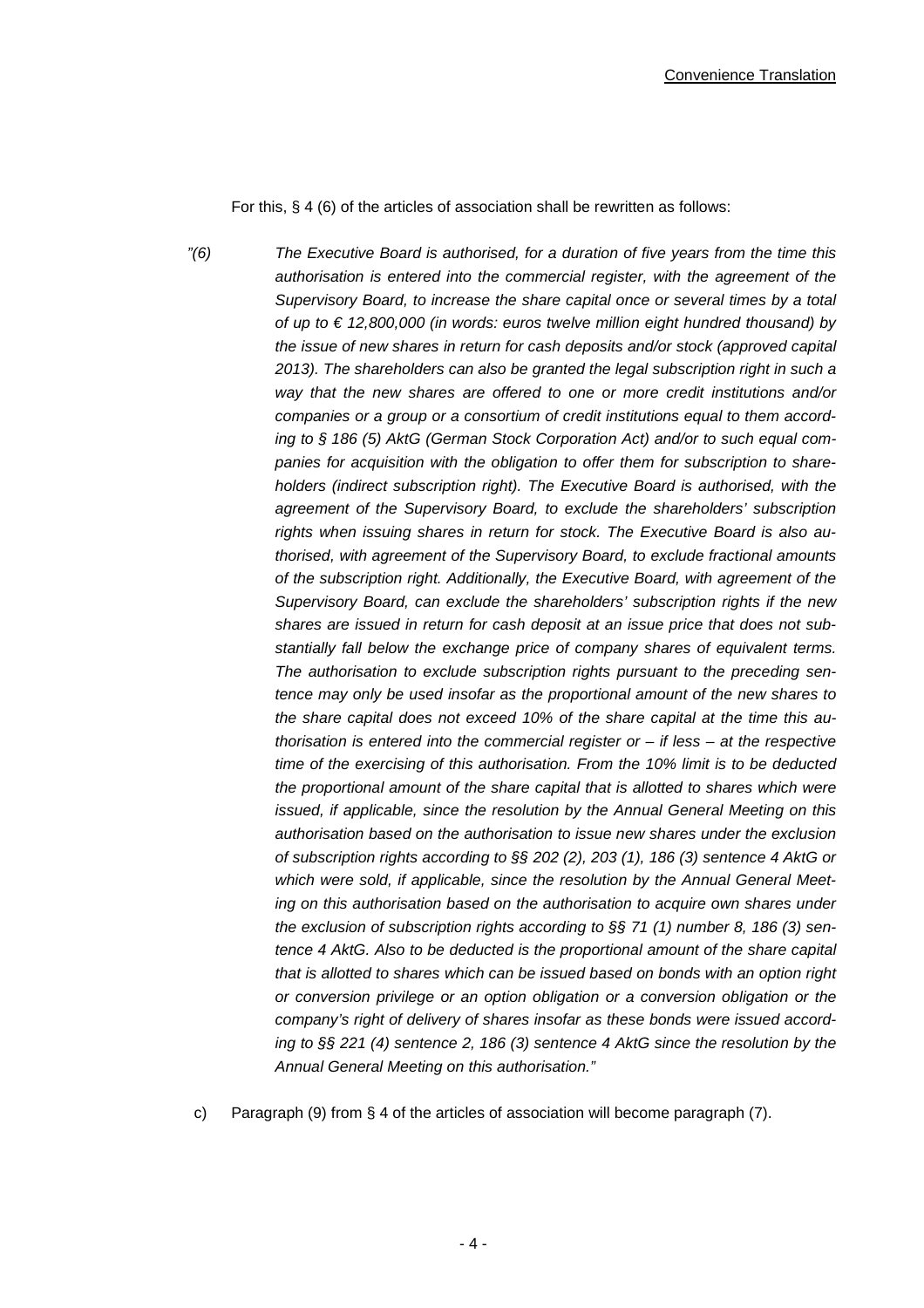### **7. Resolution on consent regarding the amendment of existing company agreements**

In 2009, freenet AG concluded a profit and loss transfer agreement with freenet.de GmbH, Hamburg. Furthermore, being the legal successor due to the mergers of MobilCom AG, Büdelsdorf, MobilCom Holding GmbH, Büdelsdorf, and freenet.de AG, Hamburg, with freenet AG (then operating under the name telunico holding AG), which became effective in 2007, freenet AG is a party of a control and profit transfer agreement from 1997 with mobilcomdebitel GmbH, Schleswig (then operating under the name MobilCom Communicationstechnik GmbH), a profit transfer agreement from 2001 with MobilCom Multimedia GmbH, Schleswig, as well as a control and profit transfer agreement from 2004 with freenet Cityline GmbH, Kiel. The aforementioned contractual parties of freenet AG are each direct, wholly-owned subsidiaries of freenet AG.

The aforementioned agreements (altogether "company agreements") are the basis for socalled income tax groups between the aforementioned subsidiaries and freenet AG. The law for the change and simplification of company taxation and tax law on travel expenses dated 20 February 2013, and whose relevant parts became effective on 26 February 2013, states that the tax approval of the income tax group with the present conditions regarding the arrangement of the transfer of losses requires a so-called dynamic reference to § 302 AktG, i.e., an agreement between the contractual parties on the provisions of § 302 AktG in its respectively valid version. This new legal requirement does not only apply to new agreements that were concluded after the law became effective, but - after a transition period - has to be considered preventively for agreements already concluded before the law became effective.

In order to continue the income tax groups between the aforementioned companies and freenet AG in a legally certain way, the agreements have to be adjusted to the new legal requirements. Apart from that, the agreements shall be adjusted at this opportunity to the currently valid standards for the sake of clarification.

Therefore, freenet AG has concluded amendment agreements with the aforementioned subsidiaries. In order to become effective, these agreements also need - besides the approval of the shareholders' meeting of the respective subsidiary - the approval of the Annual General Meeting of freenet AG.

The Executive Board and Supervisory Board therefore propose to resolve the following:

a) The agreement dated 25 March 2013, between freenet AG and mobilcom-debitel GmbH on amending the control and profit transfer agreement dated 28 November 1997, will be approved.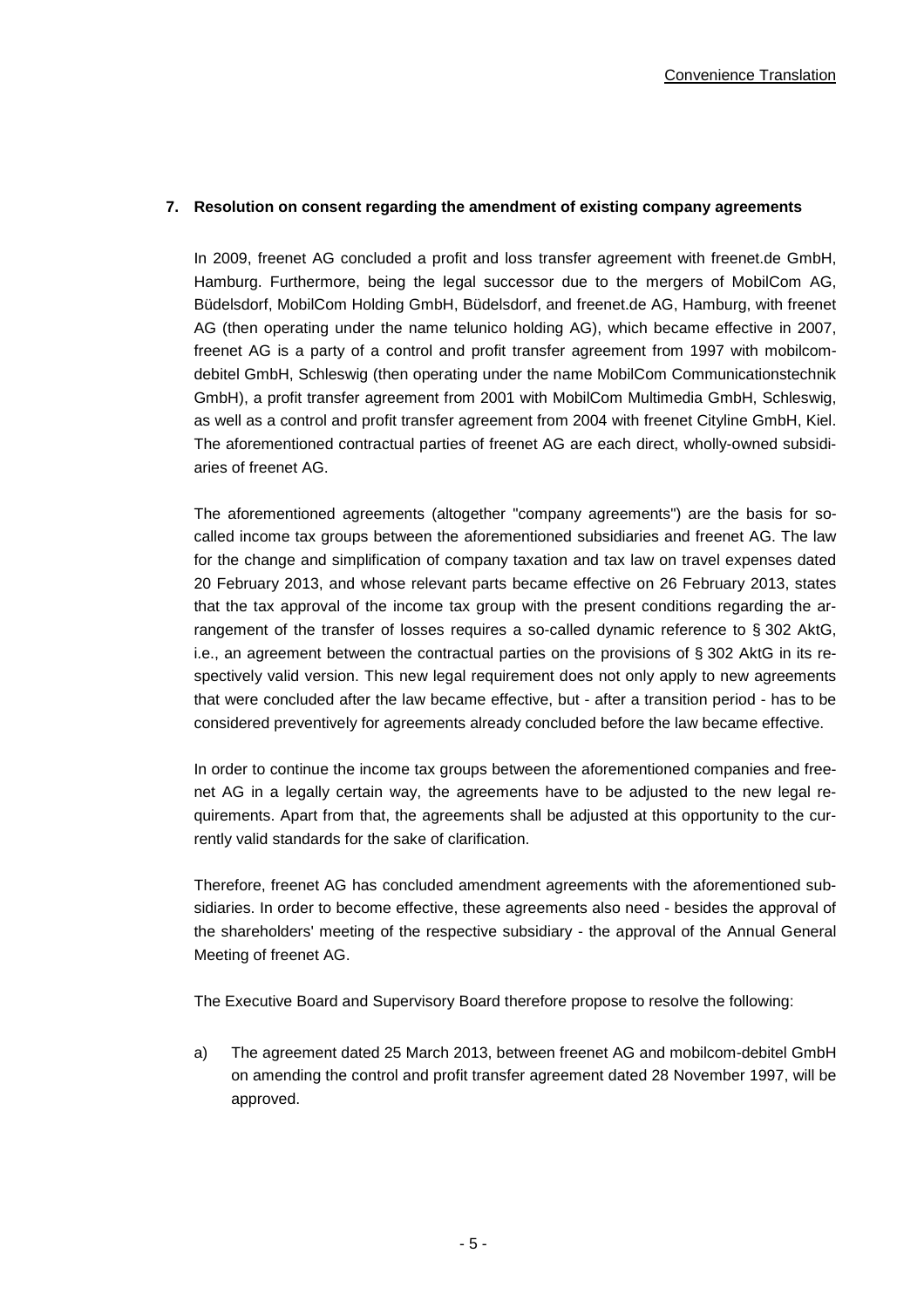- b) The agreement dated 25 March 2013, between freenet AG and MobilCom Multimedia GmbH on amending the profit transfer agreement dated 10 December 2001, will be approved.
- c) The agreement dated 25 March 2013, between freenet AG and freenet Cityline GmbH on amending the control and profit transfer agreement dated 26 April 2004, will be approved.
- d) The agreement dated 25 March 2013, between freenet AG and freenet.de GmbH on amending the profit and loss transfer agreement dated 6 November 2009, will be approved.

## **Material content of the amendment agreements**

The amendment agreements have the following material content:

- 1. In compliance with the new legal requirements, the partly detailed provisions on the transfer of losses to freenet AG will be replaced by a comprehensive reference to the provisions of § 302 AktG in its respectively valid version. The partly word-by-word repetition of individual paragraphs of § 302 AktG is therefore omitted.
- 2. For the sake of clarification, it was furthermore included in the provision on the profit transfer regarding the legal provisions introduced in 2009 that profits to be transferred will be reduced by the payout block amount in accordance with § 268 (8) HGB (German Commercial Code).
- 3. As far as this is not included, it was stipulated in the company agreements for the sake of clarification and in compliance with the legal provisions - that the obligation to transfer profits and losses is due as per the date of the annual financial statements of the respective subsidiary and has to be charged with an interest of 5% per year.

\*\*\*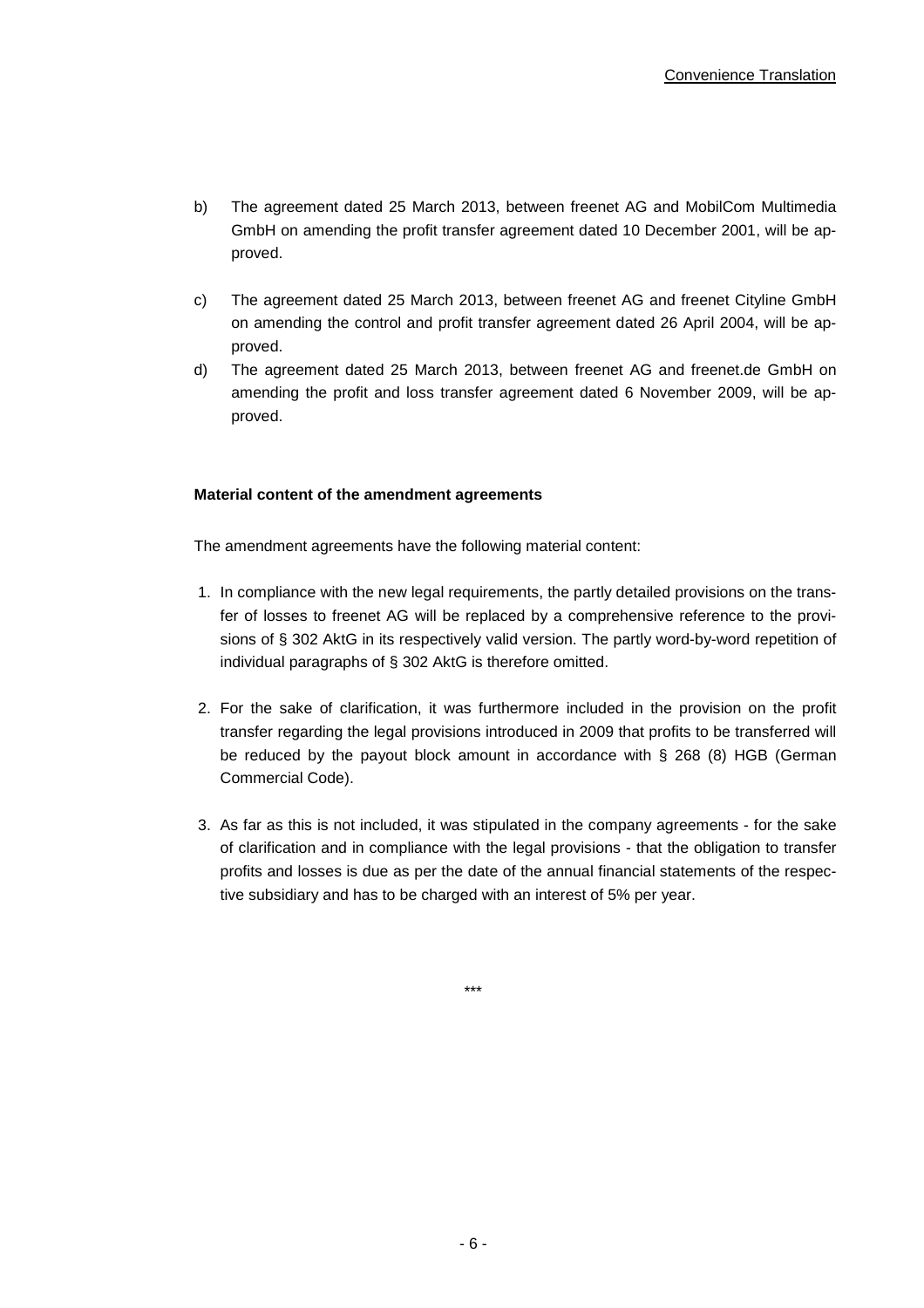# **REPORT TO THE ANNUAL GENERAL MEETING REGARDING AGENDA ITEM 6**

\*\*\*

With regard to agenda item 6, the Executive Board and Supervisory Board propose, instead of the expired and not drawn-upon approved capital 2005 and 2009, to create a newly approved capital of  $\epsilon$  12,800,000 for the duration of 5 years by modifying the articles of association.

For this purpose, the Executive Board submits a written report pursuant to §§ 203 (2), 186 (4) sentence 2 of the German Stock Corporation Act (AktG), which is fully disclosed in the following:

## **Report regarding Agenda item 6**

It is also possible to apply the authorisation for the issuance of new shares pursuant to  $\S 4$  (6) of the articles of association, proposed under agenda item 6 of the Annual General Meeting 2013, in the form of an indirect subscription right, subject to compliance with the statutory shareholders' subscription right.

### **Authorisation for an exclusion of subscription right**

However, the authorisation for issuing new shares also includes an authorisation for the Executive Board, pursuant to the Supervisory Board's approval, to exclude the statutory shareholders' subscription right. This also applies in the event that, in return for assets in kind, payment is provided partly by issuing shares and partly by cash payments or other forms of consideration (if appropriate also treasury shares). The authorisation for an exclusion of the subscription right serves the following purposes:

1) The Executive Board and Supervisory Board should have the possibility to access an approved capital for the purpose of a company merger or the acquisition of equity interests, companies or company units as a form of asset in kind in return for the issuance of shares by the company. Incorporating equity interests, companies and company units into a subsidiary of the company or merging with a subsidiary would also be considered where appropriate.

The value at which these new shares in such a case are issued depends on the respective individual circumstances and the timing. When determining the value, the Executive Board and Supervisory Board shall be guided by the best interest of the company as well as, to the extent possible, by the market price of the share.

As in the past, the Executive Board continuously reviews opportunities for the company to acquire companies, company units or equity interests in companies that are active in the company's core business area. The acquisition of such equity interests, companies or company units in return for shares is in the best interest of the company if the acquisition is suitable to lead to a solidification or strengthening of the respective market position of the freenet Group or allows or facilitates the entrance into new business fields. In order to satisfy the seller's or company's interest, in the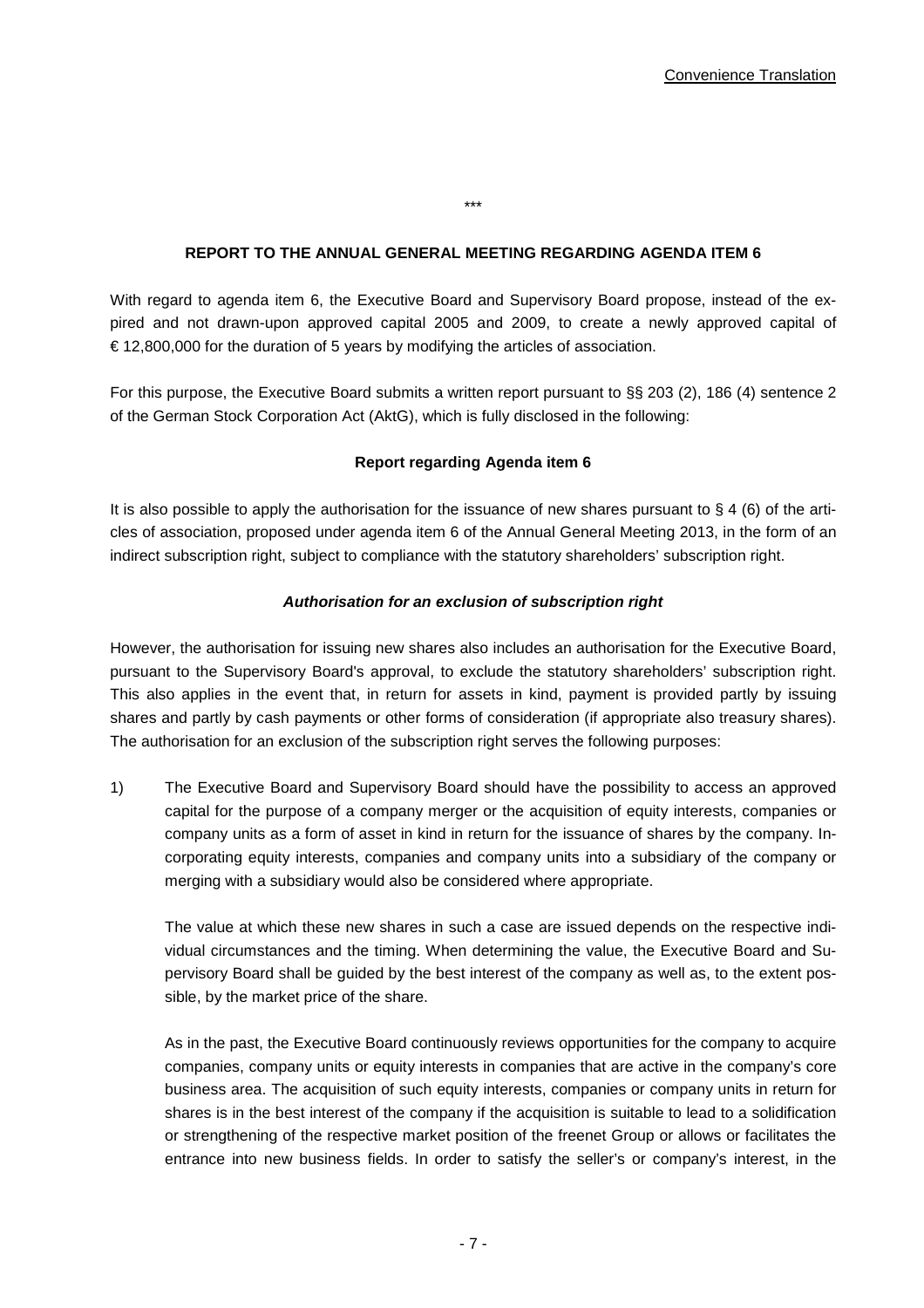event of such acquisitions, to promptly and flexibly receive payment in the form of company shares, it is necessary that the Executive Board, if it cannot or must not use treasury shares, is authorised with the approval of the Supervisory Board to issue new shares while excluding the shareholders' subscription right. The shares are to be issued at a value that should, to the extent possible, be closely aligned with the market price of the share. Thus, interested shareholders will have the opportunity to acquire shares at largely comparable terms at a stock exchange at the stock's market price at the time when new shares are issued with the exclusion of the shareholders' subscription right for the aforementioned purposes.

Based on the above considerations, the Executive Board holds the view that the proposed authorisation for an issuance of new shares is in the best interest of the company and would, on an individual basis, justify the exclusion of the shareholders' subscription right. The Executive Board and Supervisory Board will therefore check and consider in every individual case whether the acquisition in return for newly issued shares with the exclusion of the subscription right is required and in the best interest of the company.

2) Furthermore, the proposed authorisation in  $\S$  4 (6) of the articles of association should also enable the Executive Board and Supervisory Board to utilise the approved capital to issue shares in return for other economic assets in kind, especially licenses, industrial property rights, receivables (also to the company), real estate and rights to real estate. Granting shares is in the best interest of the company in the aforementioned cases, if the economic assets in kind contributed are of benefit for the company's business activities or if the acquisition comprises a financial, equity or earnings benefit for the company, also in the form of a debt reduction, and if an acquisition in return for cash appears impossible or is not possible at reasonable terms.

The decision as to whether new shares of the company shall be granted as a form of payment is to be made by the Executive Board with the approval by the Supervisory Board in every individual case, taking into account the best interest of the company for that particular initiative, the requirement for granting shares, and the valuation. The considerations with respect to the issue price discussed in item number 1 apply respectively.

- 3) Instead of the contributions in kind named in 1) and 2) above, it is also possible to assume an obligation for a transfer of an asset into the possession of the company as a contribution in kind, if it is possible to execute this obligation within five years after the execution of a capital increase has been recorded.
- 4) Furthermore, based on the approved capital in § 4 (6) of the articles of association, the Executive Board shall be granted the ability to issue shares to employees of the company and of affiliated companies (employee shares) in return for cash deposits, offsetting of salary claims, a contribution of receivables and/or other assets. No statements can be made at the moment with respect to the potential issue price. The Executive Board will determine an appropriate issue price by taking into account the best interest of the company and its shareholders as well as the respective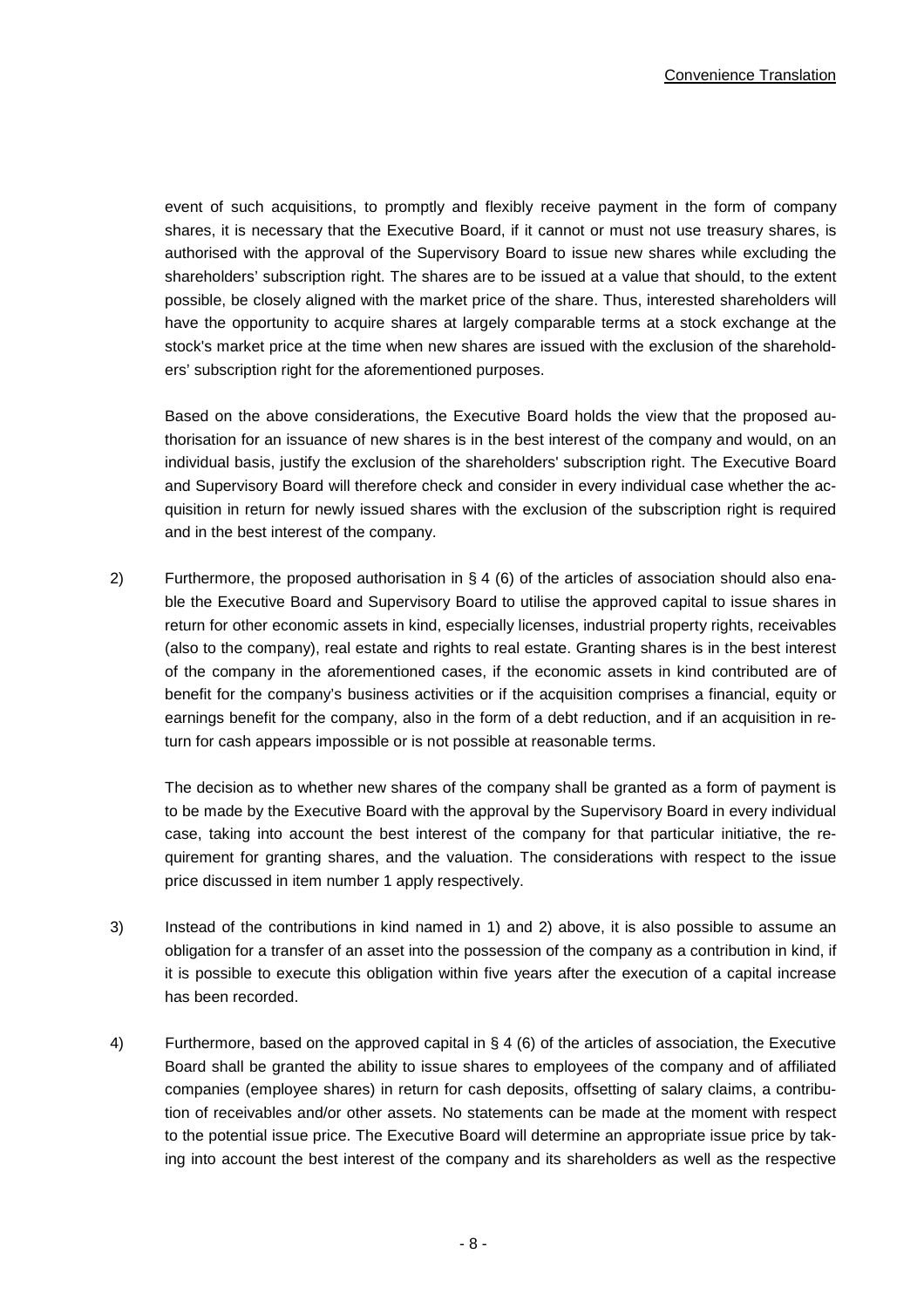purpose and by considering the market price. In this respect, the issue price of new shares can undercut the current market price of the share that is already being traded in the open market only to such extent as is common for employee shares.

- 5) If the administration uses the authorisation to increase capital by complying with statutory shareholders' subscription right, it may become necessary to exclude the subscription right for fractional amounts in order to avoid fractional subscriptions. With the Supervisory Board's approval, the Executive Board is also authorised to execute this initiative. Without excluding the subscription right regarding possible peak amounts, a capital increase, especially by a rounded amount or to a rounded amount with a feasible subscription ratio, might not be possible under certain circumstances. The new shares excluded from the shareholders' subscription right as free fractional amounts shall be exploited either through a sale on the stock exchange or in any other manner that is beneficial for the company.
- 6) The Executive Board and Supervisory Board shall have the possibility to issue new shares in accordance with statutory provisions in §§ 203 (1) sentence 1, 186 (3) sentence 4 of the German Stock Corporation Act (AktG) in any other manner while complying with the statutory shareholders' subscription right, if the issuance takes place in return for a cash contribution at an issue price that does not significantly undercut the market price of the company's share.

The possibility to issue new shares, as described in the preceding paragraph, is in the best interest of the company and its shareholders as additional domestic and international shareholders can be won by issuing shares, for instance, to institutional shareholders. Furthermore, the company can therefore adjust its equity to the respective business requirements and respond quickly and flexibly to favorable stock market conditions. Shareholders' asset interests as well as the voting right interests are thus safeguarded. Due to the low volume of the authorised capital of barely 10% and the limitation of the authorisation for excluding subscription rights to, at most, 10% of the share capital (by considering comparable measures), the shareholders are not disadvantaged, as the shares are only allowed to be issued at a price that is not materially lower than the market price of the company's shares at the moment of disposal. Interested shareholders are therefore able to acquire, at largely comparable conditions, the number of shares they need in order to retain their holding percentage in the company at the stock exchange.

Currently, there are no concrete plans to utilise the authorised capital 2013.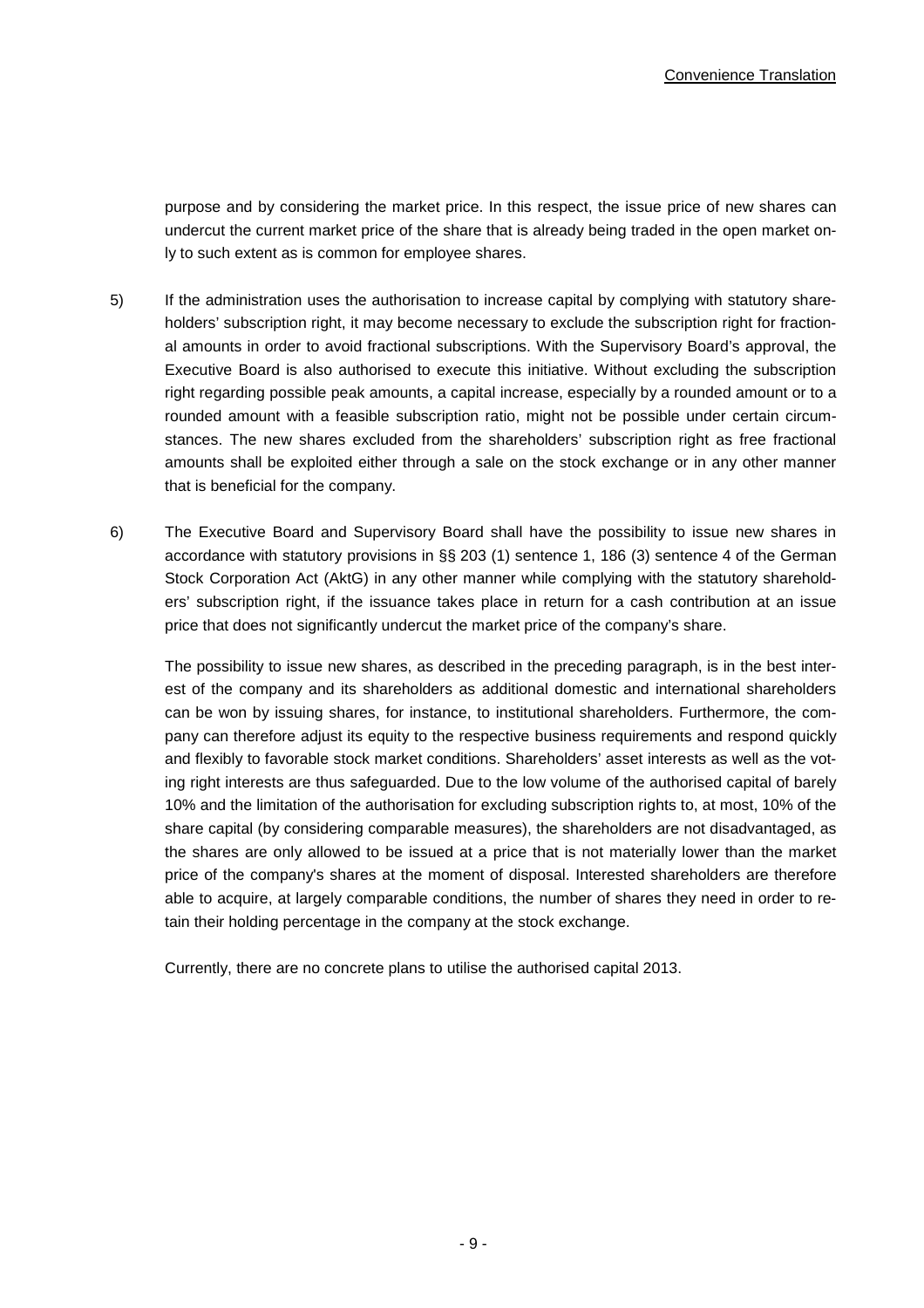## **Reporting**

The Executive Board will carefully check in every instance whether utilising the approved capital 2013 and excluding the shareholders' subscription right is in the best interest of the company and its shareholders. The Executive Board will present a report to the Annual General Meeting with regard to a possible utilisation of the approved capital 2013.

**REPORTS AND FURTHER DOCUMENTS FOR THE ANNUAL GENERAL MEETING; PUBLICATION ON COMPANY'S WEBSITE** 

\*\*\*

The approved consolidated financial statements and Group management report, the adopted annual financial statements and management report of freenet AG for the financial year 2012, the explanatory report of the Executive Board regarding the disclosures in accordance with §§ 289 (4) and (5), 315 (4) HGB, the Supervisory Board report for the financial year 2012 and the proposal from the Executive Board for appropriation of net profit are accessible, from the time of the announcement of convening of the Annual General Meeting up until the closure of the Annual General Meeting, at our company's website on http://www.freenet-group.de/investor/annual-generalmeeting/2013. Moreover, the documents will be available at the Annual General Meeting of freenet AG.

From the convening of the Annual General Meeting until the end of the Annual General Meeting, the written report of the Executive Board on agenda item 6, which is already completely repeated in this invitation, is also available on the aforementioned Internet page of our company.

In order to inform the shareholders and to prepare the resolution at the Annual General Meeting on agenda item 7, the Executive Board of freenet AG and the management of the subsidiaries mentioned in the proposed resolutions on agenda item 7 together prepared a written report on the four amendment agreements in accordance with §§ 293a, 295 AktG. These written reports as well as further documents on agenda item 7 are also available on the aforementioned Internet page of our company from the convening of the Annual General Meeting until the end of the Annual General Meeting. These are the following documents:

1. The agreement dated 25 March 2013, between freenet AG and mobilcom-debitel GmbH on amending the control and profit transfer agreement dated 28 November 1997, the control and profit transfer agreement dated 28 November 1997, as well as the wording of the control and profit transfer agreement in the version of the amendment agreement;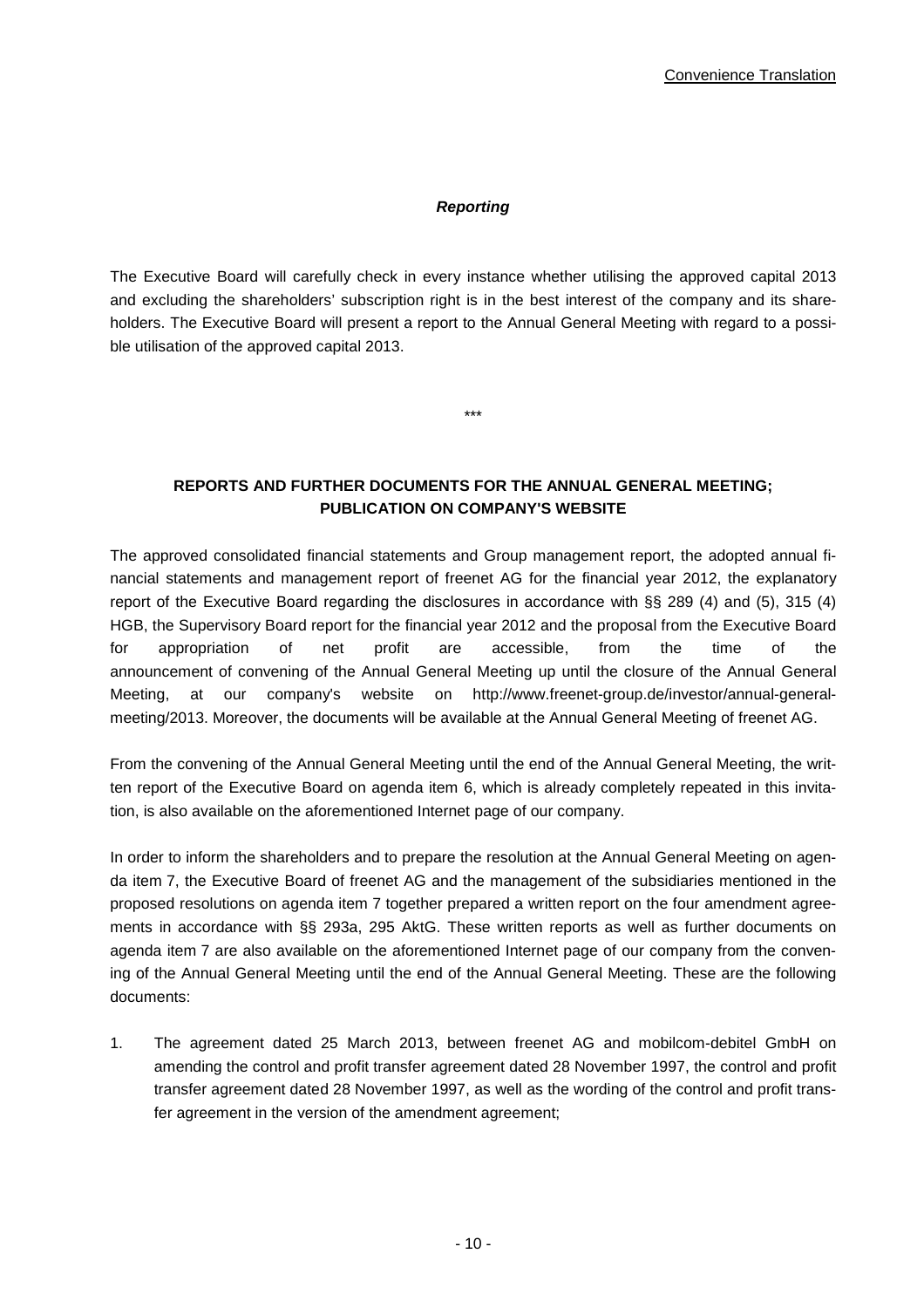- 2. The agreement dated 25 March 2013, between freenet AG and MobilCom Multimedia GmbH on amending the profit transfer agreement dated 10 December 2001, the profit transfer agreement dated 10 December 2001, as well as the wording of the profit transfer agreement in the version of the amendment agreement;
- 3. The agreement dated 25 March 2013, between freenet AG and freenet Cityline GmbH on amending the control and profit transfer agreement dated 26 April 2004, the control and profit transfer agreement dated 26 April 2004 as well as the wording of the control and profit transfer agreement in the version of the amendment agreement;
- 4. The agreement dated 25 March 2013, between freenet AG and freenet.de GmbH on amending the profit and loss transfer agreement dated 6 November 2009, the profit and loss transfer agreement dated 6 November 2009, as well as the wording of the profit and loss transfer agreement in the version of the amendment agreement;
- 5. The annual financial statements and management reports of freenet AG as well as the annual financial statements and, if they have to be prepared, the management reports of mobilcom-debitel GmbH, MobilCom Multimedia GmbH, freenet Cityline GmbH and freenet.de GmbH for the last three financial years as well as
- 6. the joint written reports of the Executive Board of freenet AG and the respective management of mobilcom-debitel GmbH, MobilCom Multimedia GmbH, freenet Cityline GmbH and freenet.de GmbH.

As mobilcom-debitel GmbH, MobilCom Multimedia GmbH, freenet Cityline GmbH and freenet.de GmbH are direct wholly-owned subsidiaries of freenet AG, a contract review by a contract auditor is not planned.

The aforementioned documents on agenda items 6 and 7 will also be made available at the Annual General Meeting.

From the date of announcement of convening of the Annual General Meeting onwards, all documents will also be on display for perusal at the business premises of the company (Hollerstraße 126, 24782 Büdelsdorf; Deelbögenkamp 4c, 22297 Hamburg). On request, a copy of these documents will be sent promptly and free of charge to each shareholder.

Furthermore, the information and documents additionally mentioned in § 124a AktG are accessible on the company's website on http://www.freenet-group.de/investor/annual-general-meeting/2013 effective from the date of announcement of convening of the Annual General Meeting.

\*\*\*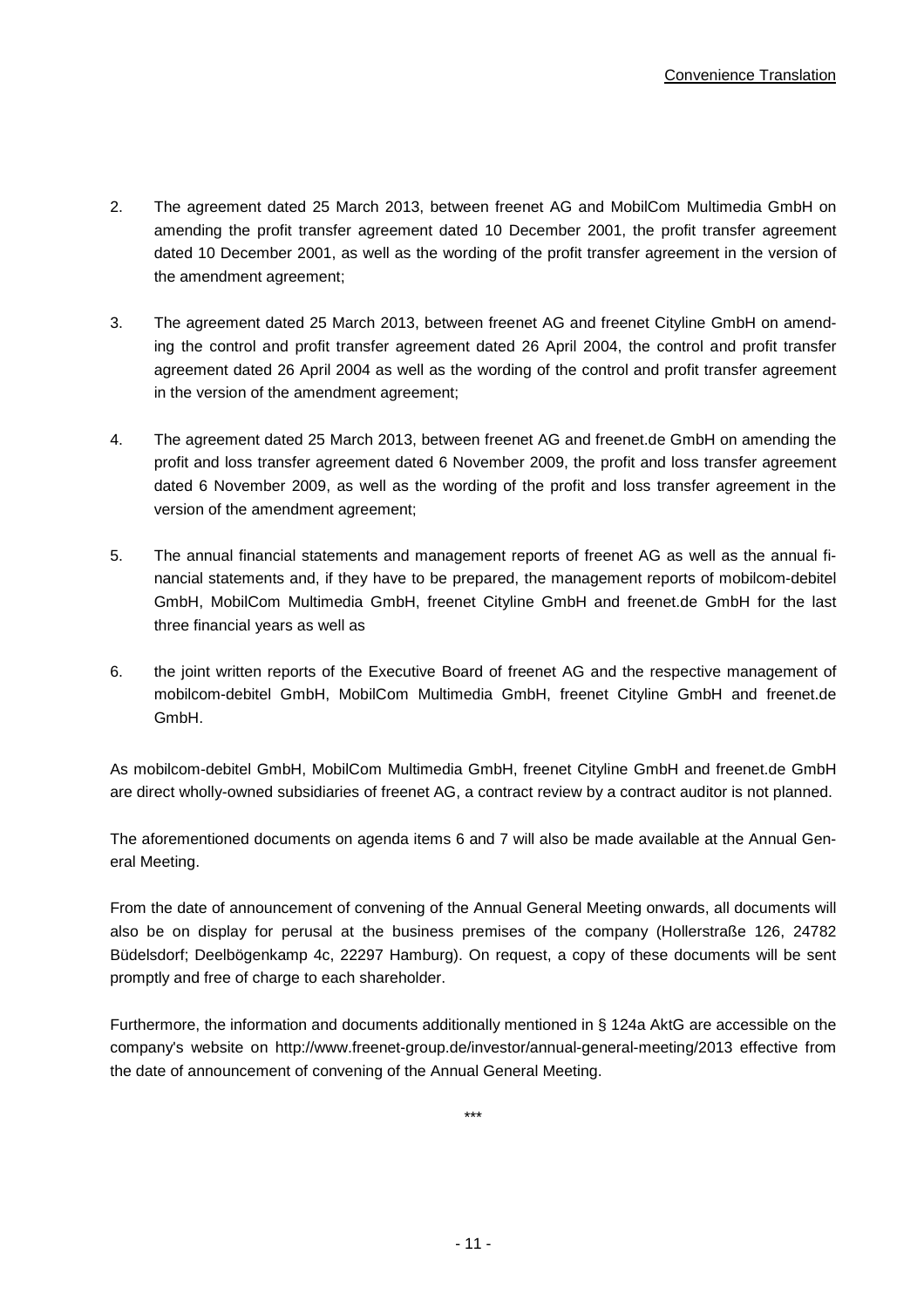# **PREREQUISITES FOR ATTENDING THE ANNUAL GENERAL MEETING AND FOR THE EXERCISE OF THE RIGHT OF VOTING**

## **Entry on share register and registration**

Shareholders of the company are only those who are entered in the share register. Thus, only such shareholders as are entered on the share register on the date of the Annual General Meeting and who moreover have registered in good time shall be entitled to attend the Annual General Meeting and to exercise the right of voting. Registration must reach the company at the following address at latest by the expiry of the date of 16 May 2013 (midnight by Central European Time):

Hauptversammlung freenet AG c/o ADEUS Aktienregister-Service-GmbH Postfach 57 03 64 22772 Hamburg

Telefax: +49 (0)69/256 270 49 E-mail: hv-2013@freenet.ag

Following punctual receipt of registration, shareholders will be sent admission tickets for the Annual General Meeting. Unlike the registering, the admission ticket is not a prerequisite for participating, but is only used to simplify the entry controls for the Annual General Meeting.

#### **Free disposal of shares despite registration**

Shares are not blocked by registration for the Annual General Meeting. Shareholders hold the right of free disposal of their shares, even after registration has been conducted. In respect of the right of attendance and voting, only the stock of shares entered on the share register on the date of the Annual General Meeting shall be authoritative.

## **Applications for transfer on share register (registration stop)**

The status of registration on the share register on the date of the Annual General Meeting is authoritative in relation to the right of attendance and concerning the quantity of voting rights held in the Annual General Meeting by any given party entitled to attend. In order to make certain that entry on the share register is conducted by the date of the Annual General Meeting, the application for transfer and the registration for the Annual General Meeting must reach the company on the last day of the deadline for registration, i.e. by the expiry of the date of 16 May 2013 (midnight by Central European Time) at the latest (registration stop). Any applications for transfer which reach the company after that time can only be entertained effective from 24 May 2013.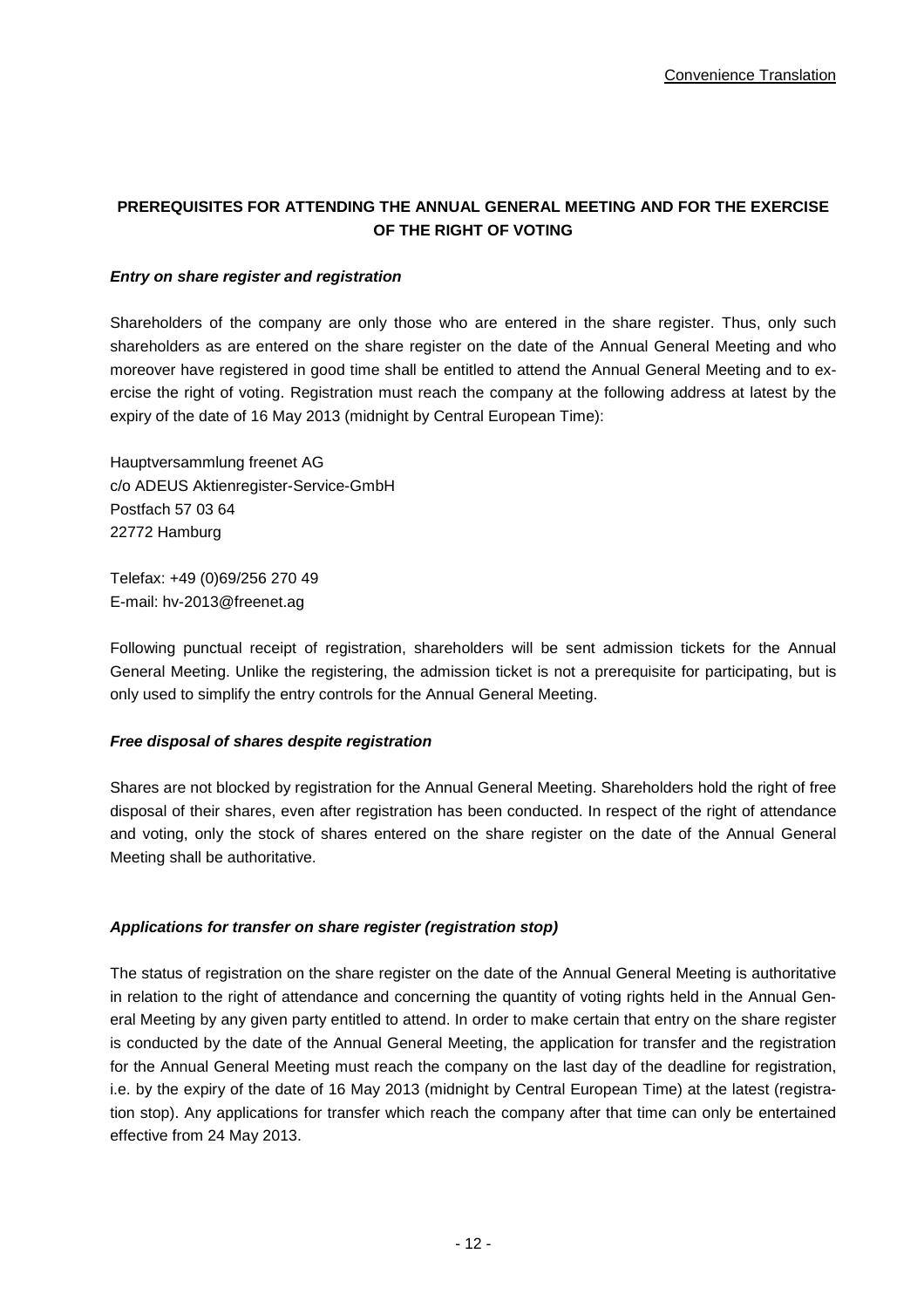### **Shares carrying attendance and voting rights**

On the date of announcement of convening of the Annual General Meeting, the company's share capital comes to € 128,061,016, divided up into 128,061,016 registered no-par shares (shares), each of which carries one vote. On the date of announcement of convening of the Annual General Meeting, the company indirectly holds 50,000 shares. These shares do not carry any voting rights. The total number of shares with voting rights of freenet AG at the date of announcement of convening of the Annual General Meeting is accordingly 128,011,016.

### **PROCEDURE FOR THE PASSING OF VOTES BY AUTHORISED REPRESENTATIVES**

\*\*\*

Shareholders may appoint as their representative a credit institution, an association of shareholders or any other party of their choice for the exercise of voting rights. For the issuance of the power of attorney and for any revocation and evidence of the same, written form shall be adequate unless a more stringent form is required under law; this does not affect § 135 AktG. If the power of attorney is issued to a credit institution, to an association of shareholders or to any persons, institutions or companies placed in a similar status with regard to the exercise of voting rights in pursuance of § 135 (8) AktG or §§ 135 (10), 125 (5) AktG, the regulations on powers of attorney shall – in the absence of a specific provision in the articles of association – be governed by the statutory provisions of § 135 AktG, i.e. in particular that the power of attorney must be established in a provable form, and in accordance with the characteristics of the respective representative, which may be enquired by addressing the representative.

Credit institutions, shareholder associations and persons, institutions or companies equal to them according to § 135 (8) AktG or §§ 135 (10), 125 (5) AktG are allowed to exercise voting rights for shares that they do not own but for which they are listed as holder in the share register only with the authorisation of the shareholder for which the provisions on the powers of attorney apply accordingly.

As a particular service, we still offer to our shareholders entitled to participate in the annual general meeting, as before, the facility for being represented at the Annual General Meeting by a voting representative appointed by the company. For this purpose, said voting representative must be issued with a power of attorney and instructions for the exercise of the voting right; however, no other shareholder rights may be exercised by the voting representative. The voting representative is under obligation to vote as instructed. It must be considered, however, that the voting representative can receive instructions on procedural requests or on requests or proposed candidates initially made during the Annual General Meeting neither before nor during the Annual General Meeting. He may exercise the voting right only in respect of agenda items for which he has received instructions from the shareholders.

The power of attorney and instructions invested with the voting representative appointed by the company must reach the following address by midnight by Central European Time on 22 May 2013, in written form, by fax, by E-mail or otherwise in text form: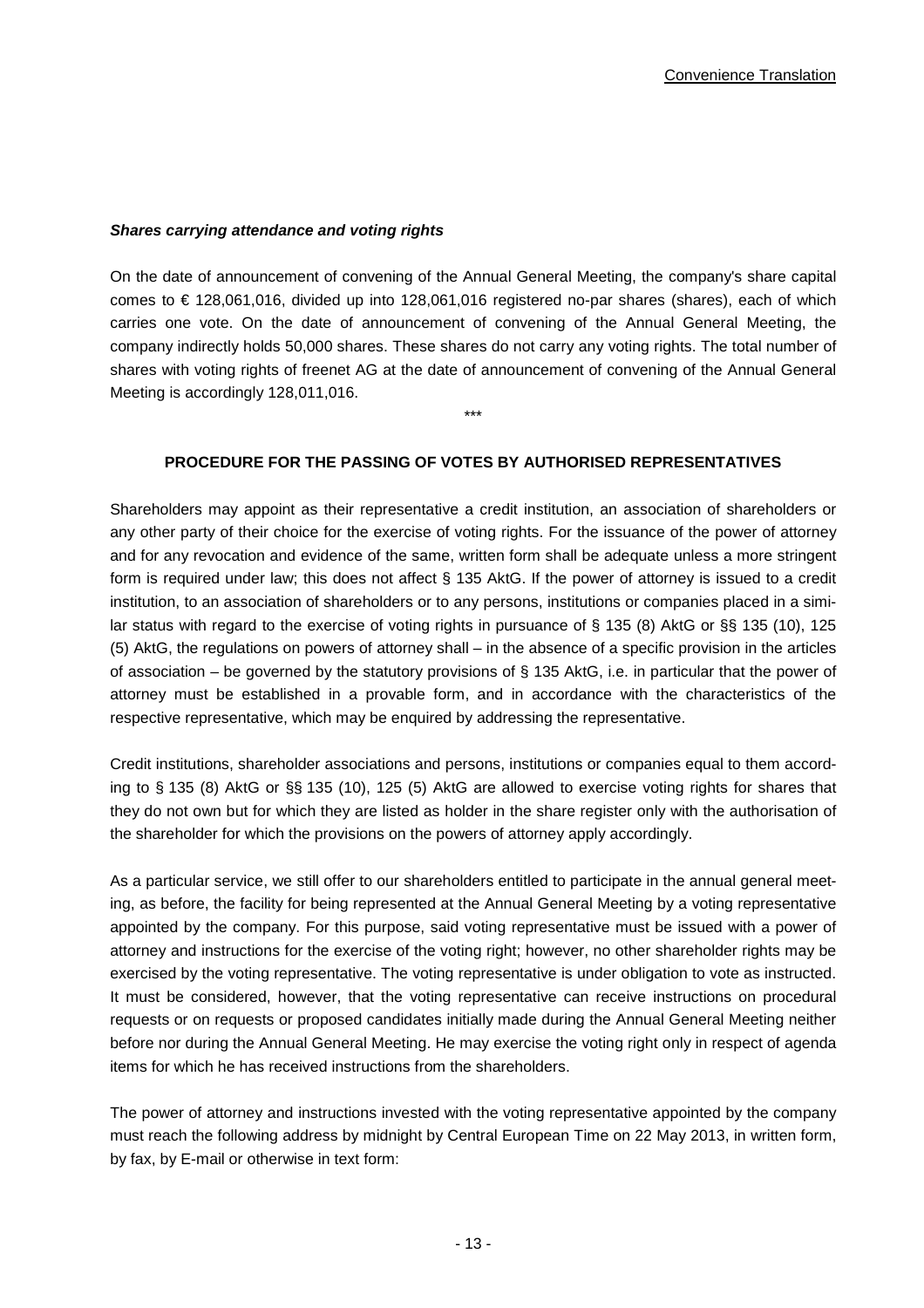Hauptversammlung freenet AG c/o ADEUS Aktienregister-Service-GmbH Postfach 57 03 64 22772 Hamburg

Telefax: +49 (0)69/256 270 49 E-mail: hv-2013@freenet.ag

The power of attorney and instructions can be recalled or changed in writing according to the aforementioned methods until midnight by Central European Time on 22 May 2013 (incoming).

Shareholders who want to issue a power of attorney to a person of their choice, a credit institution, a shareholder association or other persons, institutes or companies equal to them according to § 135 (8) AktG or §§ 135 (10), 125 (5) AktG or the voting representatives assigned by the company must be themselves authorised to participate at the Annual General Meeting. Therefore, they must be entered in the share register and must apply for participation in due time. The admission ticket includes a form that can be used for the power of attorney.

Proof of the appointment of an authorised representative can be sent to the company until midnight by Central European Time on 22 May 2013, by E-mail at: hv-2013@freenet.ag.

If a shareholder appoints more than one party as its representative, then the company may reject one or several of them.

Shareholders will also receive the details of attendance at the Annual General Meeting and concerning the issuance of powers of attorney and instructions together with the admission ticket.

\*\*\*

## **PETITIONS, VOTING PROPOSALS, RIGHTS OF INFORMATION**

## **Supplementary petitions to the agenda (as per § 122 (2) AktG)**

Shareholders who are registered in the share register and whose shares together amount to the proportional sum of € 500,000 may require that items be placed on the agenda and announced. Each new item must be accompanied by grounds or a proposed resolution. Such a request must reach the company in writing and at the following address, by the expiry of the date of 22 April 2013, at midnight by Central European Time: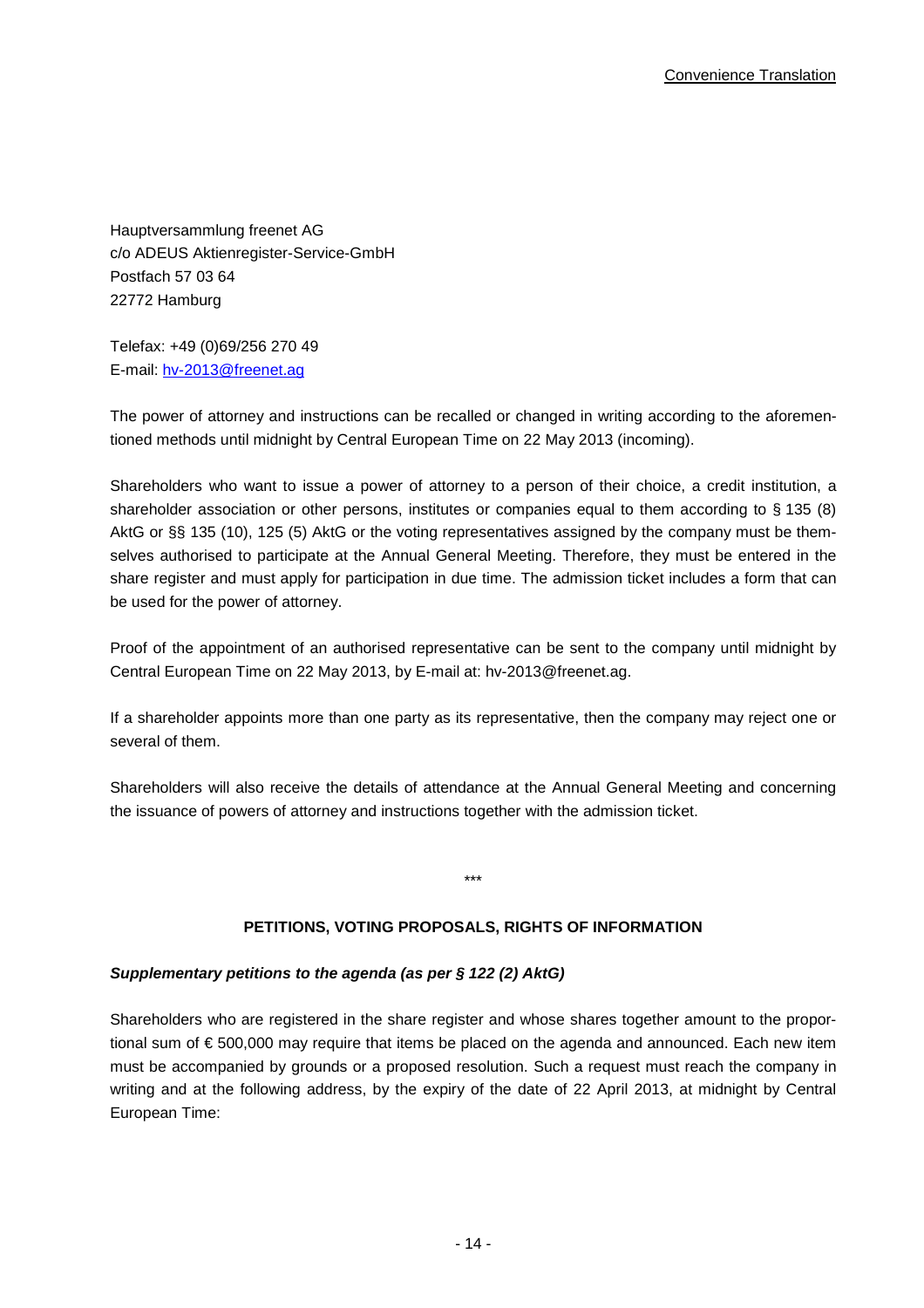freenet AG Vorstand HV-Management Hollerstraße 126 24782 Büdelsdorf

or be e-mailed to the following address together with statement of the name of the applicant and a qualified electronic signature: hv-2013@freenet.ag. Parties presenting petitions have to prove that they are the holders of an adequate number of shares for the duration of the minimum possession period of 3 months required by law (§§ 122 (2), 122 (1) sentence 3, 142 (2) sentence 2 AktG and § 70 AktG) and hold them up until the time of decision-making concerning the petition.

# **Counter-petitions and voting proposals from shareholders (§§ 126 (1), 127 AktG)**

Counter-petitions from shareholders who are registered in the share register concerning given agenda items, and proposals of such shareholders for the appointment of the auditor will be published, including the shareholder's name, statement of grounds and any comment from administration, online at http://www.freenet-group.de/investor/annual-general-meeting/2013, provided that the following requirements are fulfilled:

Any counter-petitions concerning a proposal from the Executive Board and/or the Supervisory Board concerning any given agenda item and any voting proposals must reach the company by midnight by Central European Time, on 8 May 2013. They should be addressed exclusively to:

freenet AG Vorstand HV-Management Hollerstraße 126 24782 Büdelsdorf

Telefax: +49 (0)4331/43 44 555 E-mail: hv-2013@freenet.ag

No petitions bearing a different address or arriving late can be entertained.

The grounds for any counter-petitions must be indicated. A counter-petition does not need to be made accessible by the company if one of the criteria for exclusion as per § 126 (2) AktG is fulfilled. Nor do the grounds have to be made accessible if they total more than 5,000 characters in all.

It is not necessary to indicate grounds for voting proposals concerning the appointment of the auditor. A voting proposal does not need to be made accessible by the company if one of the criteria for exclusion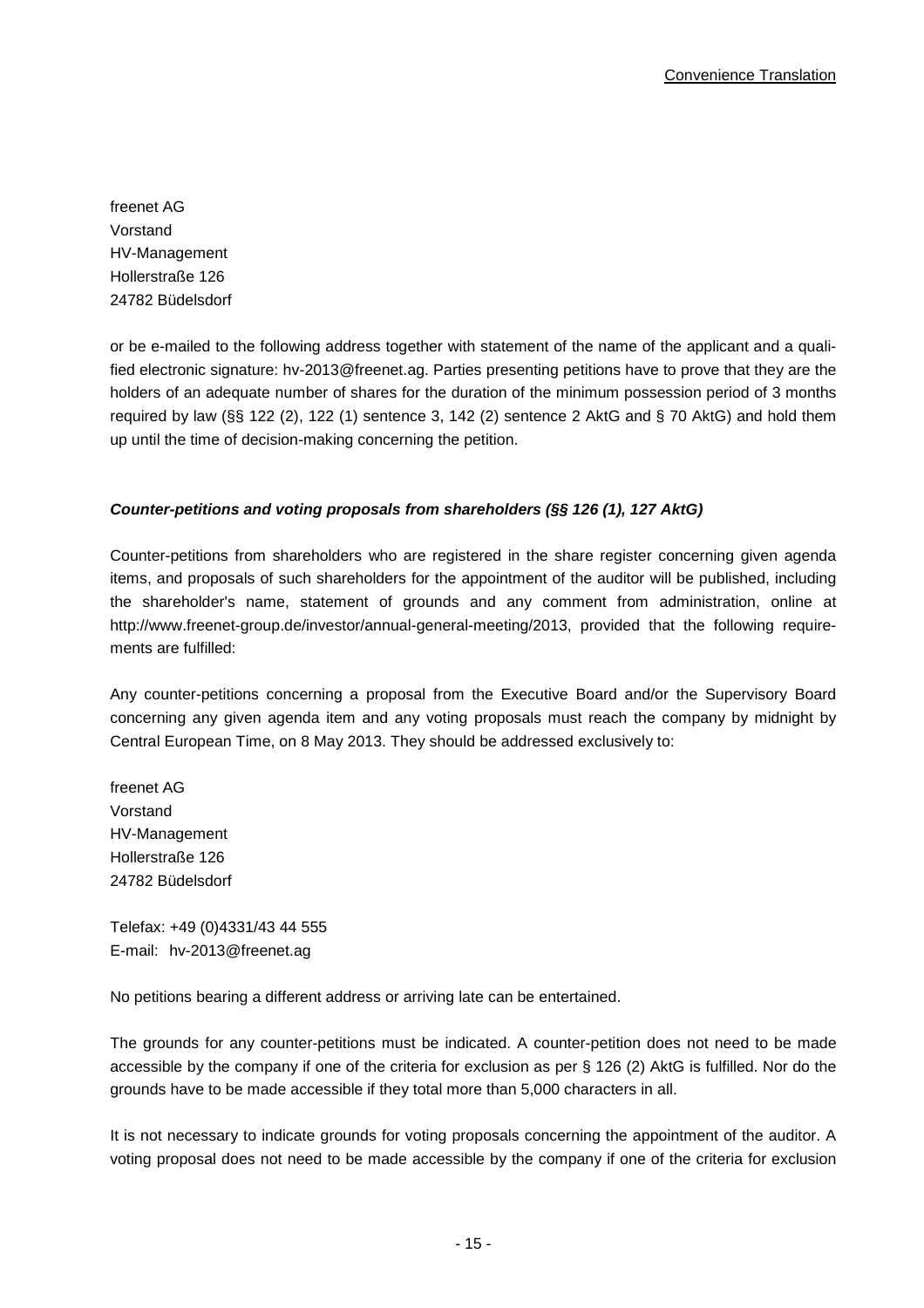as per §§ 127 sentence 1, 126 (2) AktG is fulfilled. Voting proposals for the appointment of the auditor also do not need to be made accessible if they do not include the nominee's name, profession and place of residence (§ 127 sentence 3 in conjunction with § 124 (3) sentence 4 AktG). Otherwise the prerequisites and provisions concerning making counter-petitions accessible shall apply.

This does not affect each shareholder's right, even without prior notice to the company, to submit counterpetitions concerning the various agenda items during the course of the Annual General Meeting, or to submit voting proposals. Please respect that counter-motions and proposed candidates - even if they were published before the Annual General Meeting on request of shareholders - can only be considered at the Annual General Meeting if they are proposed there orally.

## **Shareholders' rights of information (as per § 131 (1) AktG)**

At the Annual General Meeting, each shareholder and shareholder representative may require information concerning the company's business to be disclosed by the Executive Board to the extent that the information is necessary for a material assessment of the respective agenda item (§ 131 (1) AktG). The right of information also extends to the company's legal and commercial dealings with an associated company and also extends to the situation of the group and of companies included in the consolidated financial statements. Under certain circumstances, the Executive Board may refuse to disclose such information (§ 131 (3) AktG).

According to § 15 (4) of the articles of association, the right to ask questions and speak during the Annual General Meeting can be limited in time in an appropriate way by the chairman.

## **Further explanatory notes on shareholder rights**

Further explanatory notes concerning shareholders' rights as defined by §§ 122 (2), 126, 127, 131 AktG as well as restrictions to these rights can be consulted on the internet address of http://www.freenetgroup.de/investor/annual-general-meeting/2013.

Büdelsdorf, April 2013

freenet AG The Executive Board